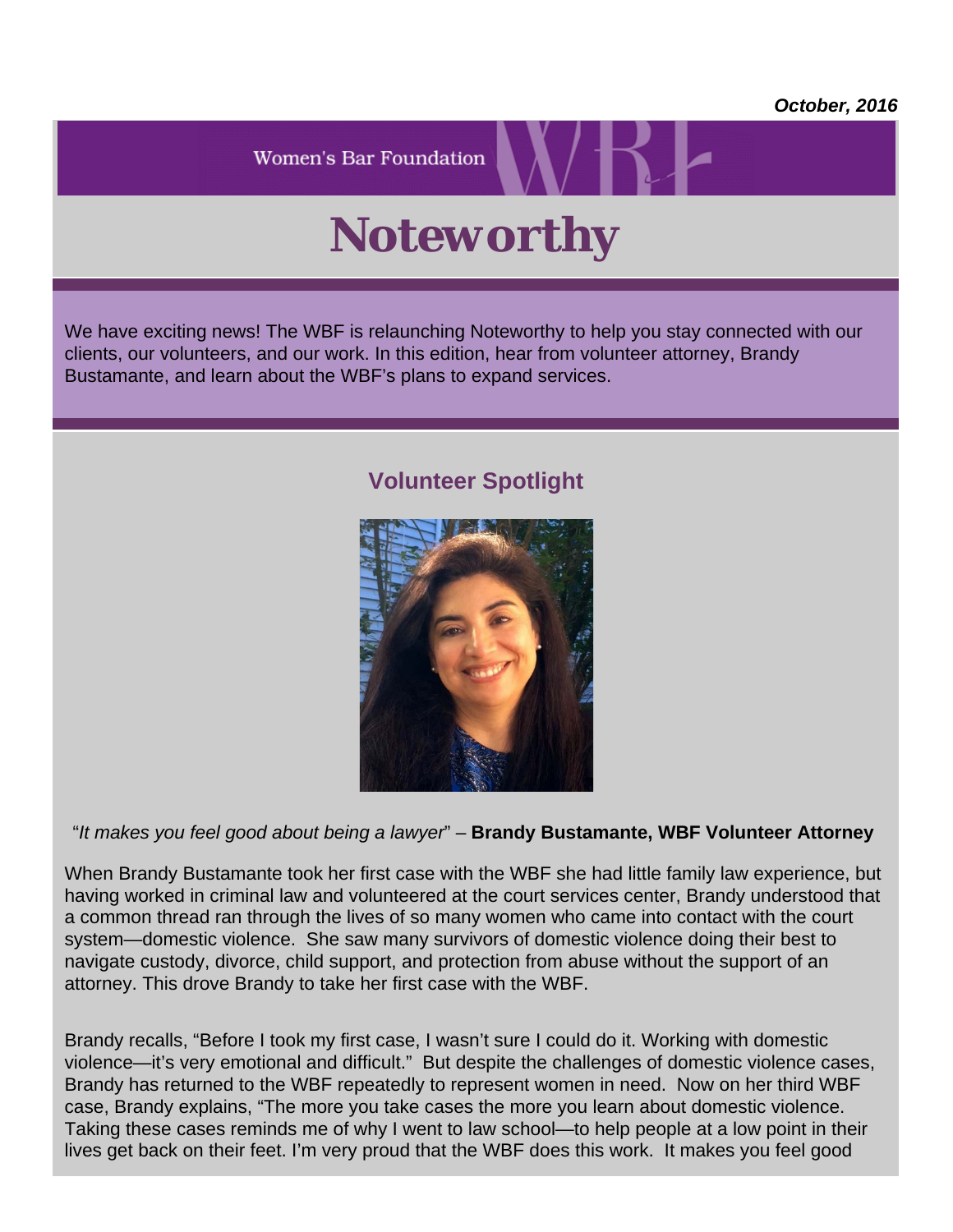about being a lawyer."

The WBF is incredibly grateful for all the volunteer attorneys like Brandy who provide representation and counsel to more than 400 low-income clients each year.

To learn more about being a volunteer or to register for the next training, please visit **[wbawbf.org/flpnovember2016](file:///C|/Users/mbastarache/Desktop/wbawbf.org/flpnovember2016)** or contact Rachel Biscardi at **rbiscardi@womensbar.org**.

## **WBF News**

## *WBF Launches 25th Anniversary Capacity Building Initiative*

Since its founding in 1993, the WBF has become an integral part of the access to justice community in Massachusetts, providing free legal representation to more than 5,000 low-income clients. We have trained and supported more than 2,000 volunteer attorneys who have helped women and children gain safety from abuse, and guided elders in end-of-life planning. The WBF was also involved in setting up a legal clinic at The Women's Lunch Place; has partnered with the Hampden County Bar Association and other legal services stakeholders in Western Massachusetts to provide on-site legal assistance in the Springfield Housing Court and has been conducting educational seminars for women in prison and those recently released from prison.

As we near our 25th anniversary in 2018, our services have never been more relevant. Our 25th Anniversary Capacity Building Initiative will help to fund our vital work in the coming years and meet the ever increasing demand for our services by:

- Expanding our ability to provide emergency representation to help survivors of domestic violence and their children gain immediate access to safety.
- Increasing our language translation services in order to open up services to more non-English speaking clients.
- Establishing a litigation fund to support litigation expenses for low-income clients who cannot afford court expenses such as subpoena fees, depositions, or expert witnesses.

To learn more, **[visit](https://wbawbf.org/wbf/index.php?q=content/wbf) [our website.](https://wbawbf.org/wbf/index.php?q=content/wbf)**

*The Women's Bar Foundation is dedicated to ensuring access to justice for low-income women. We create a community committed to providing free legal assistance to low-income women and their families.*

**If you are shopping on Amazon, please consider accessing it via Amazon Smile and you'll be supporting the WBF as you shop!**